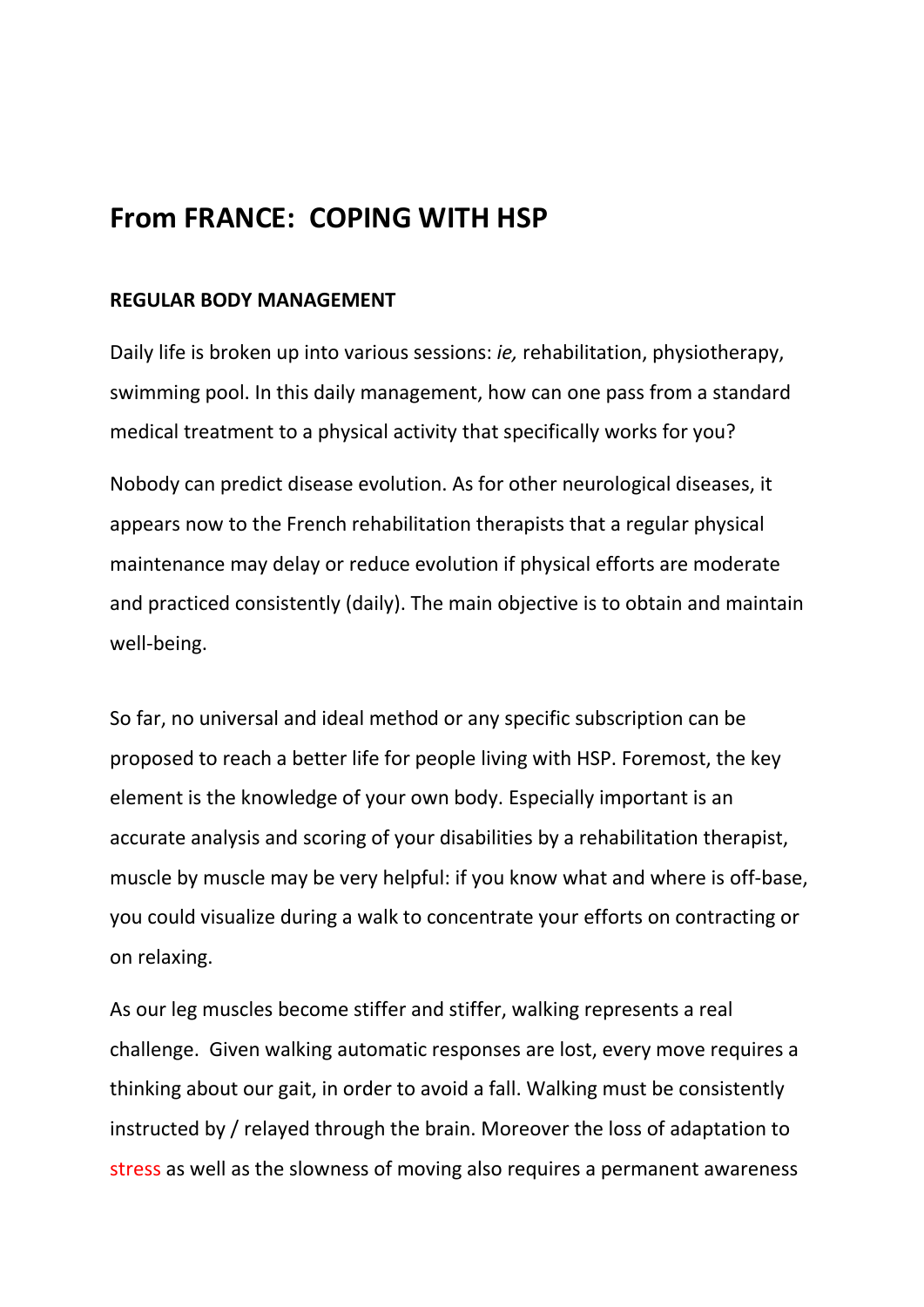of the full body. Of note, fitness varies from one day to another and no one can predict how tomorrow will go. Generally speaking, fatigue comes quickly in the day, reducing range of action rapidly. Reference centres advise us to remove stress and reduce any inner tension. Such evidence requires a subtle body-mind conversation in order to prevent the vicious cycle of muscular hyperactivityspasticity.

# **Rule N°1: Whatever your degree of disability, an HSP person has to automanage herself in accordance with current abilities**

The maintenance of physical activity targets 3 specific objectives:

- $\checkmark$  achieving daily movements (moving, bending down, standing up)
- $\checkmark$  preventing falls and their consequences
- $\checkmark$  slowing down any evolution of muscular deficiency.

In order to fulfil these objectives, a questionnaire of the French *ASL-HSP France* Association to HSP-affected people (n=90), yielded several non-exclusive approaches that may be practised according to your personal psychological behaviour and lifestyle as well as actual physical and mental possibilities:

1) Regular conventional physiotherapy and functional rehabilitation training sessions, including water-therapy

2) Guided self-rehabilitation according to a plan between a hospital medical physiotherapist and you

3) The Feldenkrais method with a liberal teacher, https://www.feldenkrais.com/

4) Mindfulness, including sophrology, http://www.sophrologycenteronline.com/about-sophrology/what-issophrology/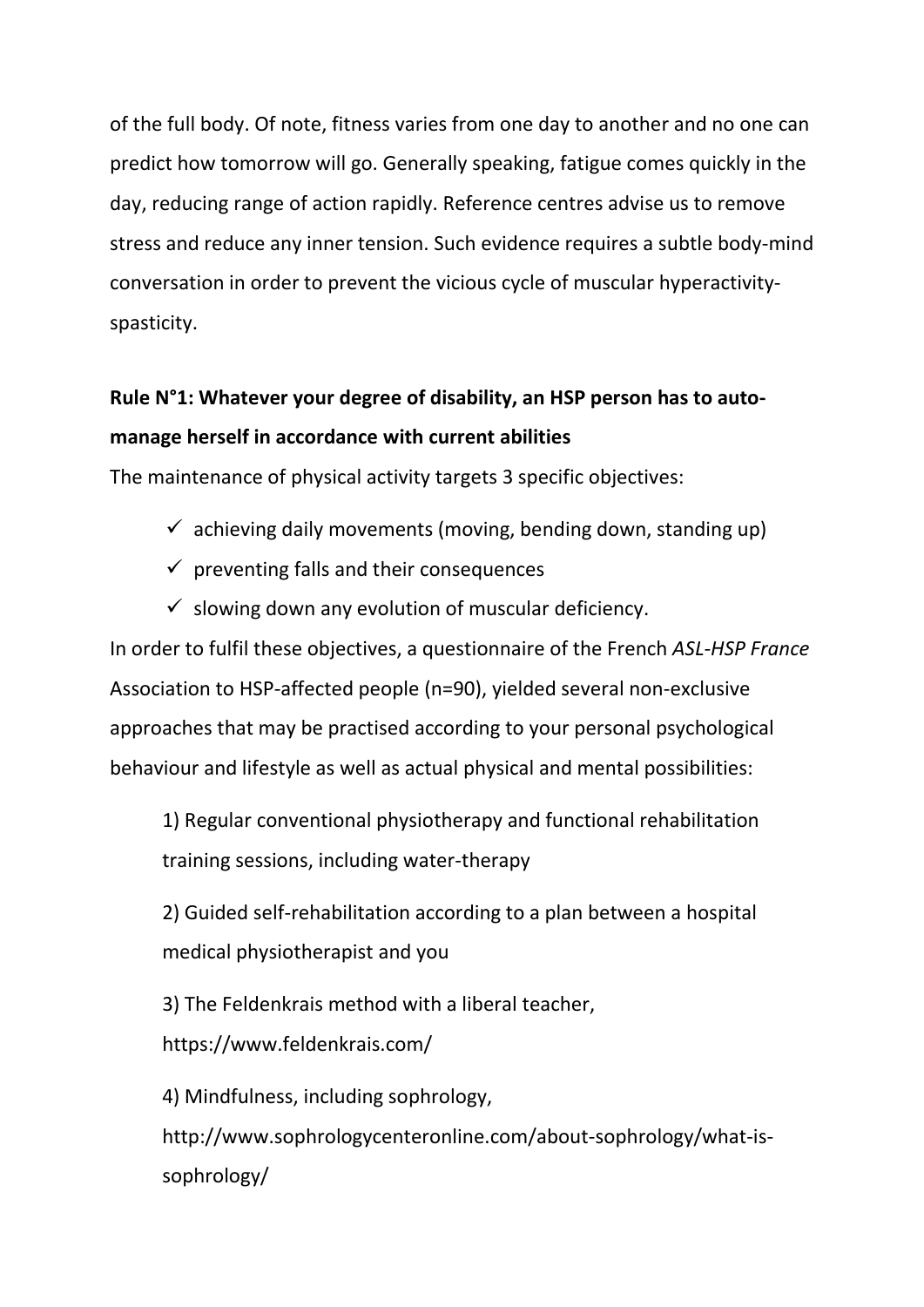5) Chinese therapies

6) Human kinetics, *aka* Adapted Physical Activity (APA),

Parasports

# **2-1 Weekly physiotherapy and functional rehabilitation training sessions**

Weekly conventional physiotherapy sessions usually focus on leg mobilization and repeated adapted stretching of contracted muscles.

Moreover, a session of functional rehabilitation once or twice a year is advised in order to slow progression and to keep as much autonomy as possible. These training sessions of 3-6 days are held in a hospital setting via either a daily training or complete hospitalization.

During these training days, the care team will propose a personalized coaching to each individual, including:

- functional rehabilitation: adapted walking without/with obstacle, strengthening of balance posture including moving from sitting to standing up, learning of best means for getting up from the ground.
- water-therapy
- relaxation, psychomotricity exercises, speech therapy
- Fitness restoration exercises to functional abilities up to the waist and physical effort
- Initiation to Adapted Physical Activity (APA)
- Guided psychological therapy

Back home, training rehabilitation can be done with the help of physiotherapist with a neurological education and who knows HSP as much as possible in relationship with the referred neurologist or the physical rehabilitation doctor.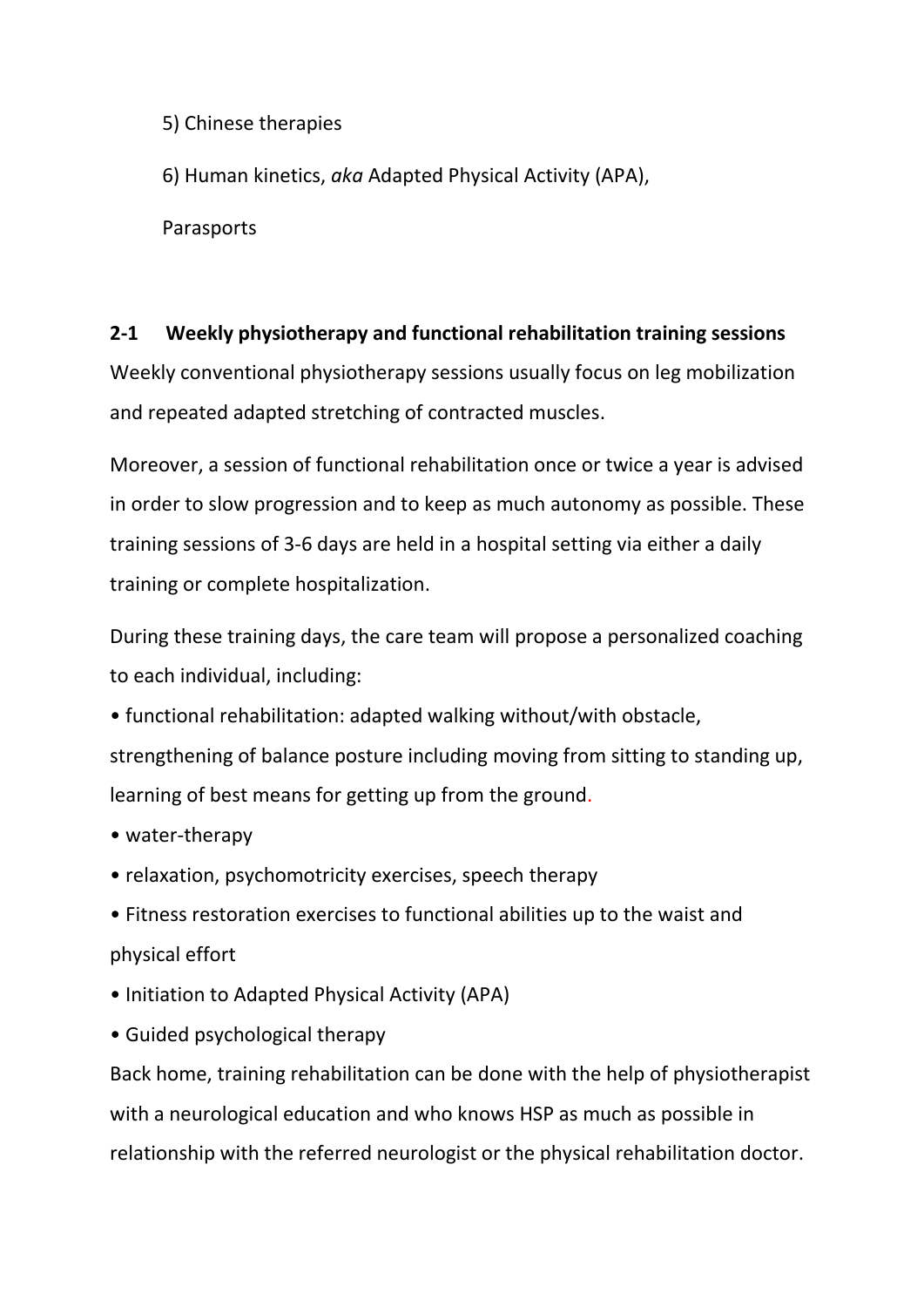A short stay in a Rehabilitation Service at hospital may constitute an option to test all necessary material to move (crutches, wheelchair), to consider all adaptation at home to be done as well as all social facilities with the help of an ergo-therapist and social assistant. Moreover this hospital session represents a real breathing space for the patient as well as the helper/carer. Little by little, adapted HSP management has progressed in France.

## **A Trick**

**A motorized device** MOTOMED Viva 2® passively mobilizes legs thanks to a crank gear with adapted speed. It allows increase of muscular tone during exercise. It has been recommended for Parkinson's disease to alleviate contractures. See *[www.mobilefrance.fr](http://www.mobilefrance.fr/)*

### **Worth knowing**

**In each European country, it is advised to make a connection with rehabilitation centers dealing with neurodegenerative diseases, particularly those that specialize in ataxia and spastic paraplegia**.

### **Testimony**

*In 2012 I had a very bad fall that shook me: facial traumatism with a closed fracture of the nose. After that I was really distressed, I didn't dare walk in the street. So I decided to get a functional rehabilitation stay for one week at the Salpetriere Hospital, the French HSP Reference center, as follows: 3 physiotherapy sessions of 1 hour, 1 hour of Nordic walking, Yoga (1 hour), Relaxation massage (1 hour). This stay was very beneficial to me: for the next 6 months, I succeeded in being "balanced" for over 5 minutes, I stopped being scared to walk alone. Importantly, I did the exercises that I had learned in the hospital weekly in addition to my regular physiotherapy sessions*. **Françoise**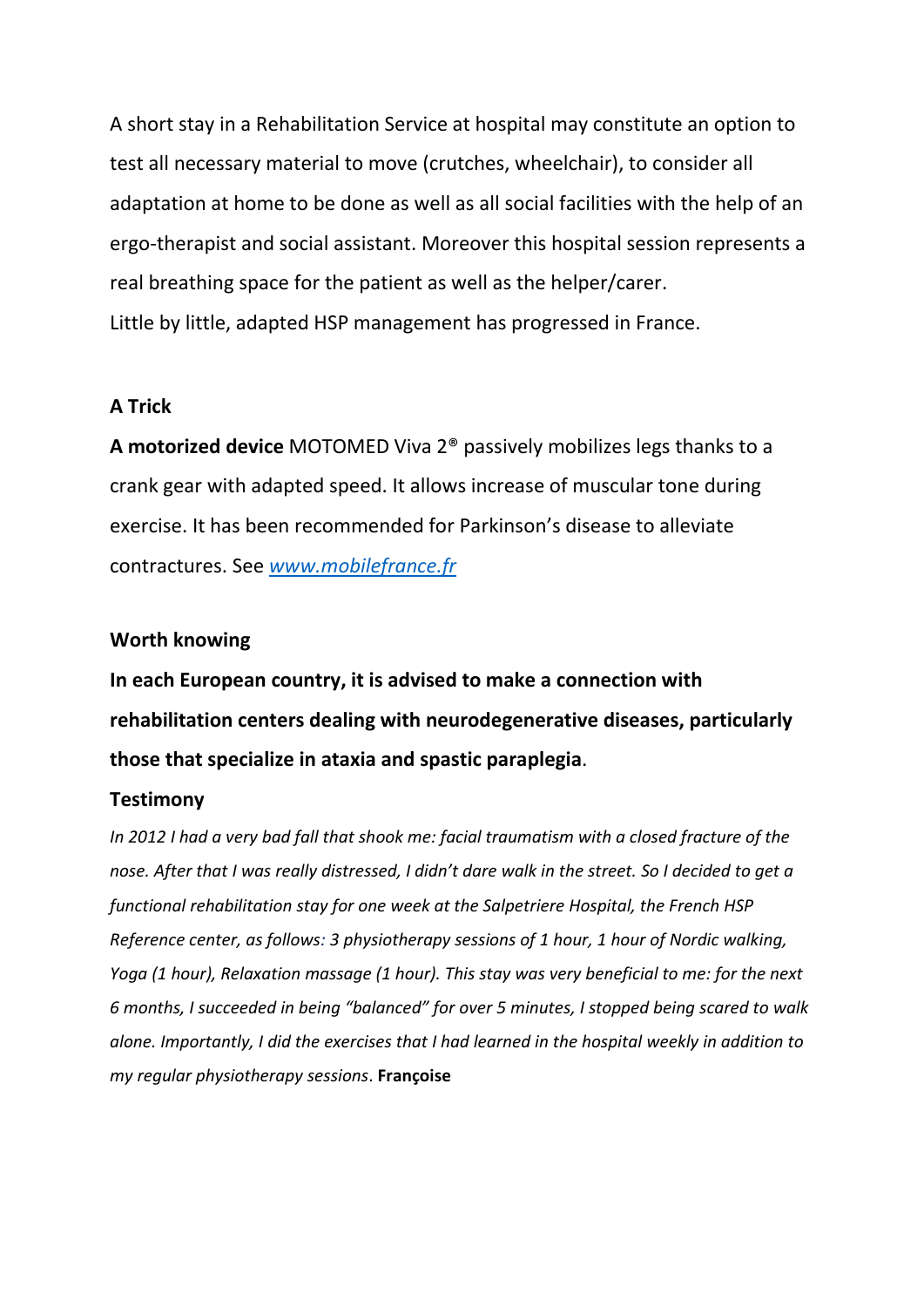#### **2.2 Guided Auto rehabilitation o**

Besides regular physiotherapy sessions once or twice a week, a daily selftraining is very helpful**.** The approach is to treat individually each specific mechanism of impairment (paresis, muscle contracture or muscle overactivity), muscle by muscle, aiming to re-establish equilibrium.

For the most shortened and overactive muscles, a daily program of prolonged stretch is useful.

Physiotherapy potentially in conjunction with focal injections of nerve blocking agents (botulinum toxin, for example) by your doctor will help to lengthen and soften up the shortened and stiffened muscles in order to break the vicious cycle of Contracture - Spasticity - Contracture. To improve voluntary command of your weaker muscles, an intensive motor training program using unassisted large amplitude rapid alternating movements will gradually increase the capacity of your brain to command them more effectively. The final goal here is to break the cycle Paresis - Disuse – Paresis (from Guided Autorehabilitation, Pr Jean-Michel GRACIES, Mondor Hospital France) (Link to Guided AutoRehabilitation Booklet). In addition and importantly, an examination and measurement of the involved muscles by the Referred Medical Physiotherapist should occur. Thus you could visualize the muscles to train with the guidance and under the control of your physical therapist or your physician. From this examination, the Referred Medical Physiotherapist MD (RMP) can establish your own individualized profile and select, according to your needs, the most appropriate stretching and training exercises you may practice at home to go towards your guided self-rehabilitation. On this basis, a self rehabilitation contract is established that commits you and the RMP. This contract will be based on a daily realization of adapted postures that alternate long stretching (5-10 min) and immediate active mobilizations (30 to 60 sec.). These exercises target two goals: i)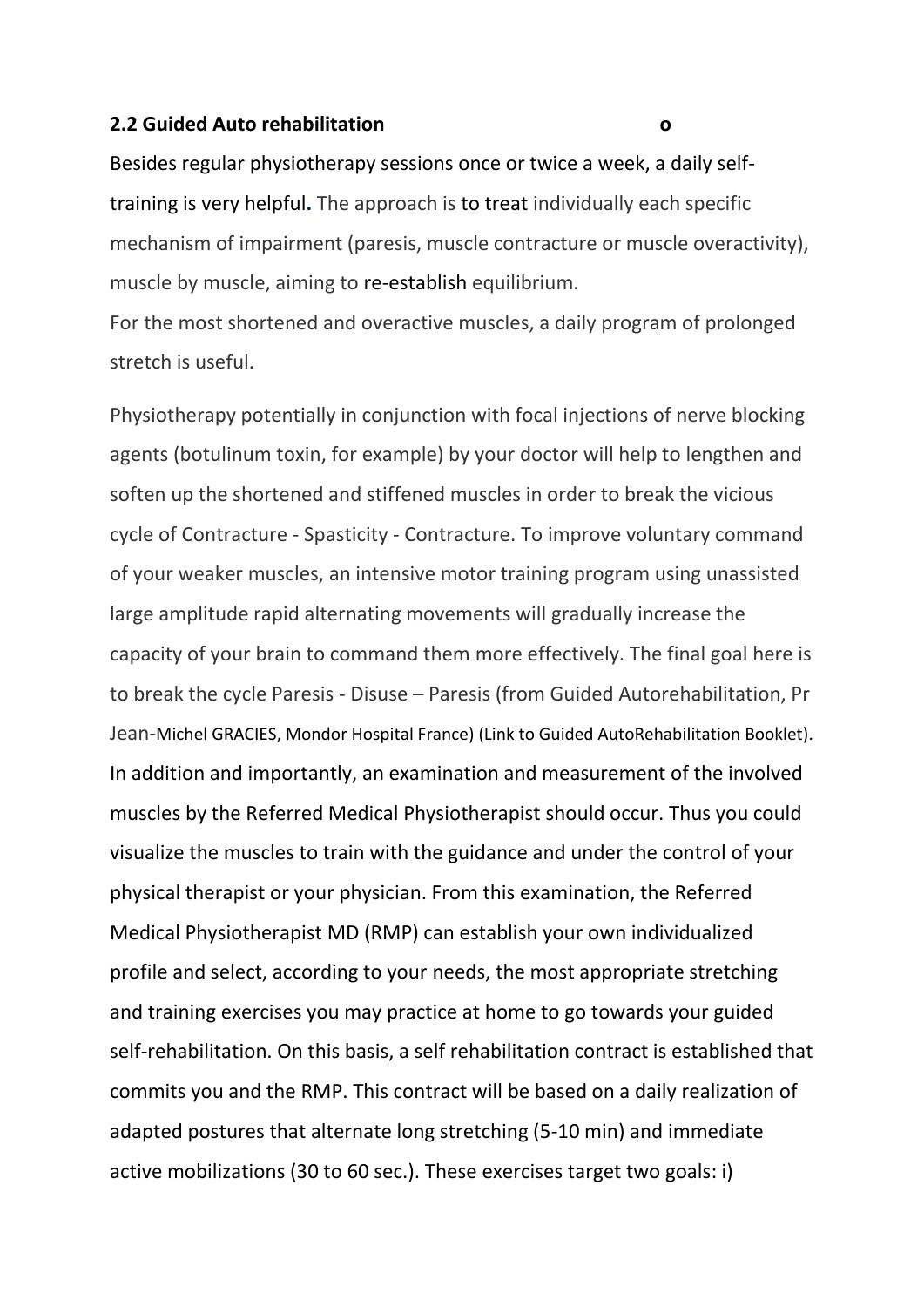maintaining muscle suppleness as well as muscular strength, and ii) initiating alternate bypass circuits of the deficient part of the spinal cord. Their repetitions (long stretching-active mobilizations) govern the benefit you can expect. You can keep track of it in a daily register book. This register enables you to gauge your own personal involvement and will power and the RMP can adjust the exercises to your individual possibilities. Postures and movements can be checked every 2 months in workshops and the RMPMD can perform a complete analysis of you with adapted tests twice or three times a year. Recorded test results are plotted in standardized curves that permit a close follow-up of personal improvements and to define new goals.

Guided self-training is exacting: it requires not only a great will from you but also a strongly motivated team of nursing staff.

#### **Testimony**

*The meticulous exam of the PMR MD led me to be conscious of my handicap, of the hyper-active muscles I have to consider. Enthusiastic at the beginning, little by little I let it go. Result: rapidly back to square one! Thus, pushed by my PMRMD, a real inflexible coach, I returned to alternate exercises. In the beginning, I needed a strong mental attitude, but I progressively got accustomed to do it regularly (without excuses!). So, now in a musical atmosphere, except the day of my physiotherapy session I exercised daily about 30 minutes, and I keep my register booklet up to date. If tired, minimal training. If I got very bad (flu, fever) I stop but knowing that I must come back quickly. If I stop more than 3 days, I feel myself slower; if I train too much I get tired and I can't perform. In brief, following two years of practice I know myself better. At last, this daily demanding activity is part of my life like my meals and shower!* **Yann**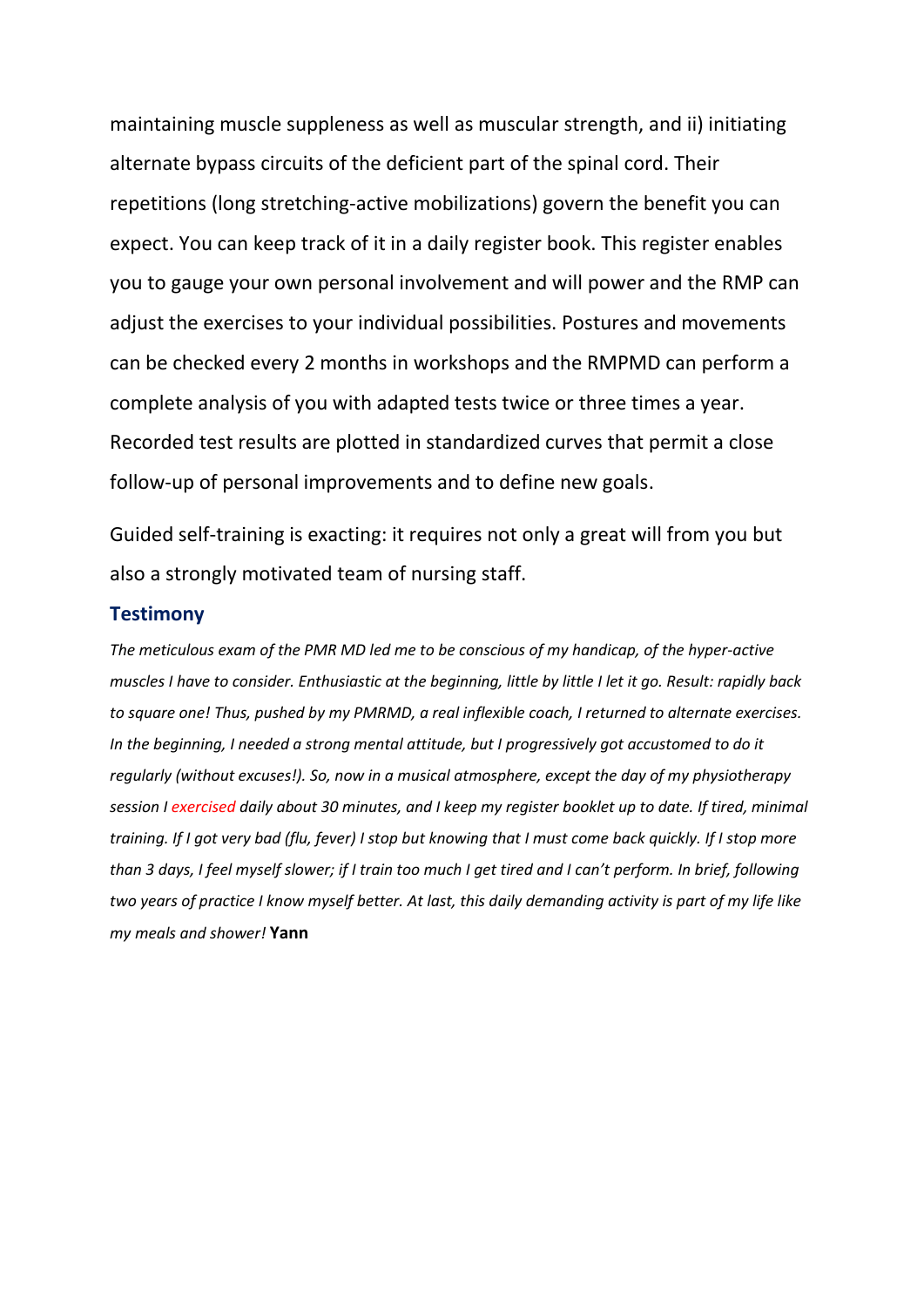# **2.2 The Feldenkrais method**

This method has the same goals as physiotherapy: stretching, strengthening, mobilization, but is itself a learning method of functional adaptation using movements, keys of consciousness of current mental and physical abilities.

The Feldenkrais method teaches:

- development of motricity activity and coordination
- effortless organization of body in movement *in gravity field*
- improvement of the quality of movement
- reduction of effort and pain *in aid of sensation*
- movement visualization before action in order to anticipate and avoid parasitic movements

As a result one can obtain a finer body consciousness, creating new motor scheme to move .

This method can be practiced by oneself or in a group. One must be careful about the experience of the teacher (to eliminate the "guru" and the "charlatan"). See *https://feldenkrais-method.org/fr/*

# **2.5 Adapted Physical Activity (APA)**

This approach is often used as a complement to the medical rehabilitation center. It consists in improving the HSP person's image in order to allow a better communication between mind and body so that the physical, psychological, cognitive and social abilities are optimized. APA teaching is absolutely different from rehabilitation in that you must express your physical, sportive or artistic *inclination to practice*. Indeed APA is essentially a developmental personal approach and the teacher has to adapt to the individual's choice. Importantly APA displaces organic and physical situations to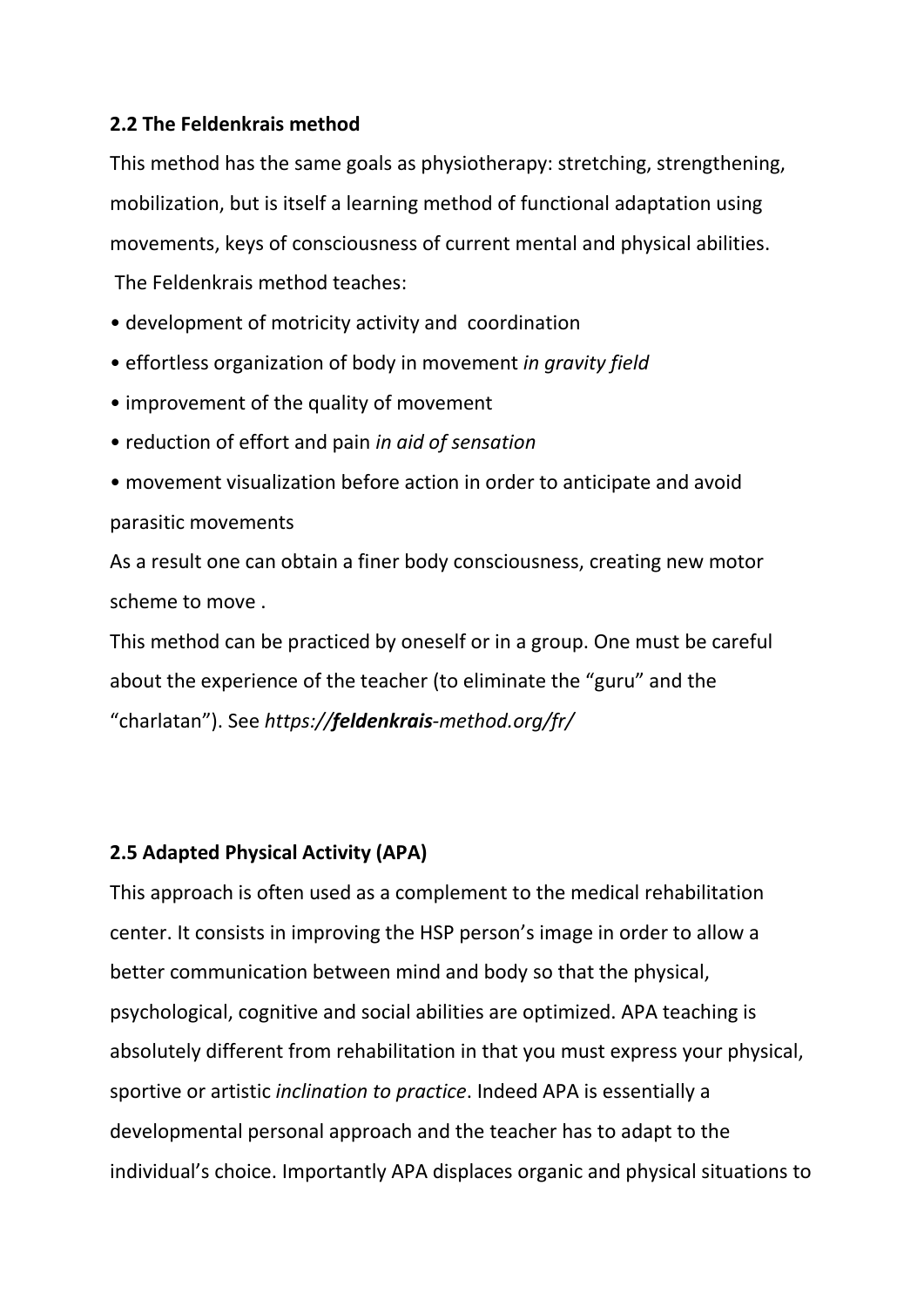emotion and feeling of self. APA must be fun with a large range of adapted activities: skiing, sailing, kayaking, cycling outside or inside, watching TV, trike, delta plane: *www.sfp-apa.fr*

# **Example: Aquatic activity**

In a pool of at least 30°C (small pool for children or large pool) aquatic activity is recommended. This allows you to walk and do stretching exercises with free and creative gestures without any conformist judgment. Swimming or aquatic gymnastics in self-guided exercises focused on the legs. Movement in pleasant water gives a feeling of freedom.

# **Testimony**

*At the start of the aquatic APA personal teaching, I was scared of the water. But rapidly I felt more confidence. Far from preventing me to swim, this experience sets me free and lets me gain back my body. Frankly, unconsciously, water lets me break my limits. Marie-Christine*

# **2.6 Para-sports**

Various sports such as hand bike, long distance swimming, fencing, kayak, pingpong, para-sports allows you not only to surpass yourself but also to make fun social and friendly contacts. National Federations exist for many sports.